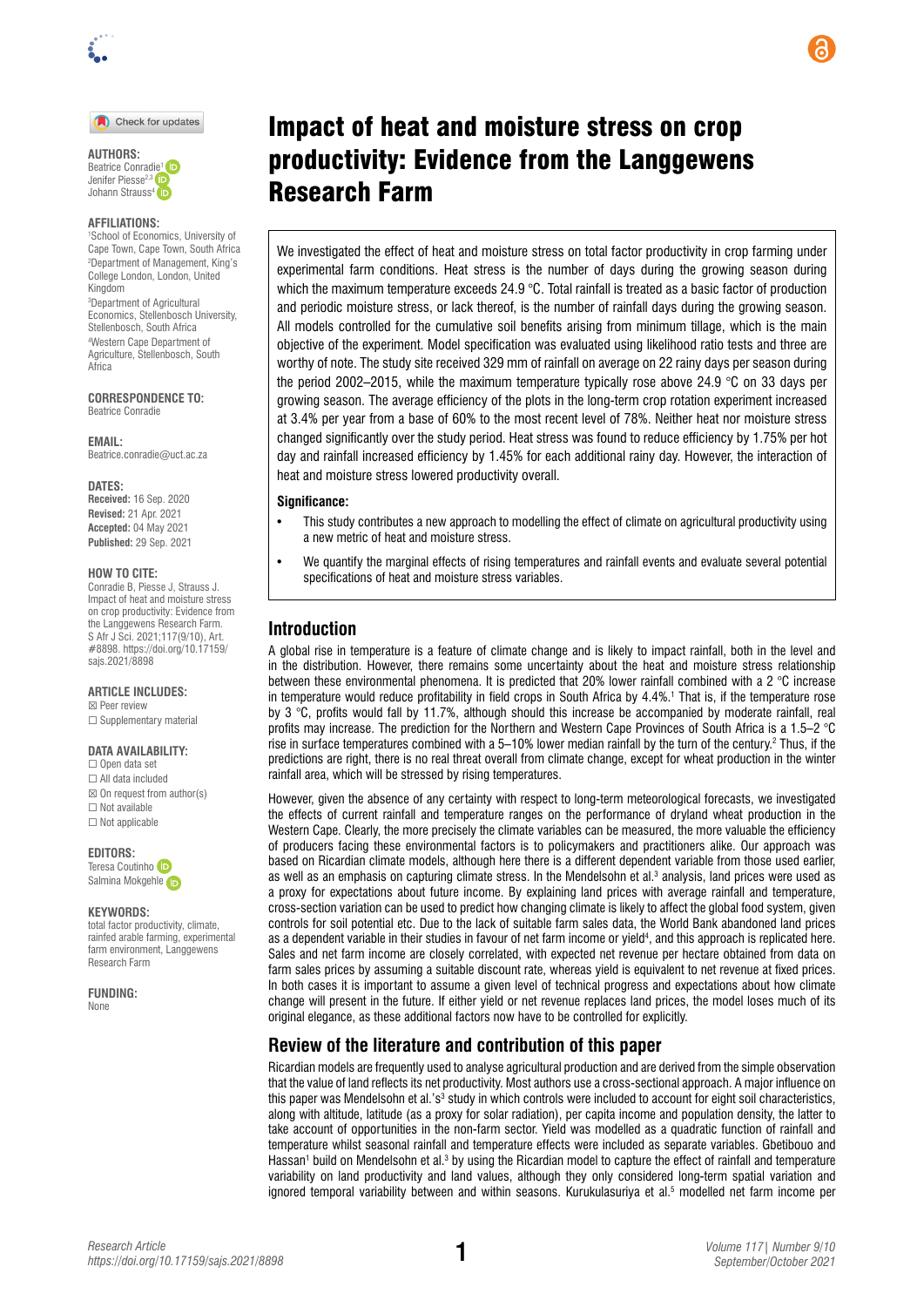hectare in several African countries, using access to electricity as a proxy for modern infrastructure, while Gbetibouo and Hassan<sup>1</sup> introduced the size of the farm labour force in addition to population density to capture potential macroeconomic shifts.

The Ricardian approach has continued to evolve, such as moving to more interesting dimensions and transformations of the data, including panel data $^6$  and first differences in a time series model<sup>7</sup>. Cabas et al. $8$  summarised many of the site characteristics in an area change variable based on the supposition that yields will fall and become more erratic when production expands onto marginal land. The same analysis included technical change and input price variation and introduced climate volatility using the mean of the coefficient of variation (the standard deviation divided by the mean) of both rainfall and temperature. Temperature is the mean daily value while rainfall is in total millimetres recorded during the growing season. Following the principles of phenology, the growing season begins when temperatures rise above 5 °C for five consecutive days and is computed from monthly average data. In Boubacar<sup>9</sup>, the yield response model was reduced to two moisture stress variables, beneficial temperature was measured in growing degree days, technical progress and a somewhat dubious area change variable accounted for unexplained dynamics. The first moisture stress variable captured drought periods as a percentage of expected rainfall while the second identified the month with the highest share of annual rainfall to capture variability.

The literature on Ricardian modelling is clear about how to capture climate fixed effects; yield is usually specified as a quadratic function of total rainfall and mean temperature. Dinar et al.<sup>10</sup> went a step further by defining an aridity index as mean temperature divided by mean rainfall, which formed part of the frontier sub-model. Roux<sup>11</sup> expressed a similar idea by defining a relative drought tolerance index as rainfall squared divided by its standard deviation, although this index was never used in productivity modelling. With respect to estimation, it became important to consider seasonal differences as Ricardian models began to be estimated with panel data. Cabas et al.<sup>8</sup> captured variability as a fixed effect with the coefficient of variation of rainfall, temperature and growing degree days, although this method still does not reflect the difference in variability between one season and the next. Employing adverse climate as an explanation for the observed differences in farm-level efficiency requires a specification that captures climate stress, which is site specific. In the northern latitudes of Canada, temperature stress comes in the form of low temperatures, best measured as growing degree days<sup>8</sup>, although this does not limit wheat growth in South Africa while heat stress does.<sup>12</sup>

This paper contributes to the literature in two ways. Firstly, there is currently no credible model that considers comprehensive weather changes in productivity. Therefore, we used time series data from a multiplot crop rotation experiment at a single research site and focussed on measuring year-on-year differences in the amount of heat and moisture stress. Secondly, we used a novel approach to estimation, by extending the standard stochastic frontier production function with inefficiency effects.13 In this model, a best-practice frontier was jointly estimated with an inefficiency model that explains individual performance relative to the benchmark. Inputs and outputs into the production process were considered and the typical explanations for inefficiency in this wellrehearsed literature usually include some combination of technology, subsidies, governance and extension factors. Resource quality, such as access to irrigation, has formed part of the explanation right from the start and can appear as part of the frontier or in the inefficiency model.13,14 Finally, by adding enhanced proxies for moisture and heat stress, the standard model was adapted for monitoring climate change impacts on agricultural productivity.

## **Methods and data**

The established dependent variable in the Ricardian model is yield, or profitability, where the latter is yield at current prices for a given technology. Alternatively, land values can be used, which is the present value of the expected future income stream at constant prices. We propose that a total factor productivity score replace yield as the dependent variable. This measure has the advantage of being

independent of prices and capable of capturing both technical change and changing factors of production.

The stochastic frontier production function model with climate-based inefficiency effects uses input and output data to fit a benchmark (Equation 1) and various proxies for temperature and rainfall limitations to production to explain deviations from the benchmark (Equation 2). Instead of referring to farms, as is usually done, the inefficiency scores predicted by this two-part model refer to experimental plots of a quarter hectare each. These plots form part of one of four crop rotation systems that are being compared to other crop–livestock rotation systems at Langgewens Research Farm in the Western Cape, South Africa (33°17'0.78''S, 18°42'28.09"E). The data were provided by the researchers at the farm and we checked the information using standard robustness tests. The site's average annual rainfall since 1964 is 403 mm and almost 80% of it falls during the winter growing season, from April to September.

The productivity model can be stated as:

$$
\ln Y_{it} = \alpha_0 + \sum_{k=1}^{K} \alpha_k \ln X_{kit} + V_{it} - U_{it}
$$
 Equation 1

and

$$
-u_{n} = \beta_{0} + \sum_{m=1}^{M} \beta_{m} \cdot z_{mit} + w_{it}
$$
 Equation 2

where Y is output, x is input, z potential explanations for deviations from the frontier (inefficiency effects), and *α* and *β* are parameters to be estimated. The error term  $w_{i}$  in Equation 2 is a typical normally distributed error term. In Equation 1, the error term is decomposed into a normally distributed component,  $v_{i,t}$ , and a one-sided inefficiency term, u<sub>n</sub>, which captures each observation's degree of deviation from the benchmark. Output is measured as the natural logarithm of the real value of product sales and nominal values were deflated using the general consumer price index published in the Abstract of Agricultural Statistics.<sup>15</sup> The rotations incorporated here are a wheat monoculture, a wheat–canola rotation and two systems that rotate wheat and canola with lupins. Two thirds of the observations are for wheat, while 21% apply to canola and 14% to lupins. The data are from one crop rotation trial at the research facility. Decisions like fertiliser applications and planting dates are jointly controlled by the responsible researcher and farm manager. Inputs are bought on tender and output is sold on the open market. The inputs are seed and fertiliser cost, chemicals (pesticides herbicides and fungicides), mechanisation cost and total seasonal rainfall. Rainfall is measured in millimetres recorded during the growing season (April – September). The inputs in value terms are in constant 2010 ZAR prices deflated according to the input specific deflators in the Abstract and logged. As in all well-behaved production functions, *α* is expected to be positive and significant.

Pooled descriptive statistics for the study period, 2002–2015, are shown in Table 1. Land is obsolete as plot data are expressed per hectare, and, because labour is used in fixed proportion to machinery, it is omitted to avoid collinearity.

Instead of modelling crop performance as a function of mean rainfall and temperature as Ricardian models do, we specifically wanted to capture heat and moisture stress on the total factor productivity of each crop in the production system. The simplest formulation for heat stress is a count of growing days on which the maximum temperature reaches an arbitrary threshold. After experimenting with several, we opted for 24.9  $\degree$ C which is often used for wheat.<sup>12</sup> While output is correlated with total rainfall, total rainfall does not capture the effect of periodic moisture stress. The standard deviation of rainfall, or its coefficient of variation, has been used as a measure of variability.<sup>8</sup> Given the construction of this statistic, the higher the standard deviation for a given level of rainfall, the higher its coefficient of variation. With total rainfall already in the stochastic frontier, it was logical to use the standard deviation of rainfall in the inefficiency model. This was calculated from daily observations over the growing season (April – September) and predicted a higher standard deviation to cause more inefficiency. The product of the two, which would capture the interaction of temperature and moisture stress, was predicted to increase inefficiency.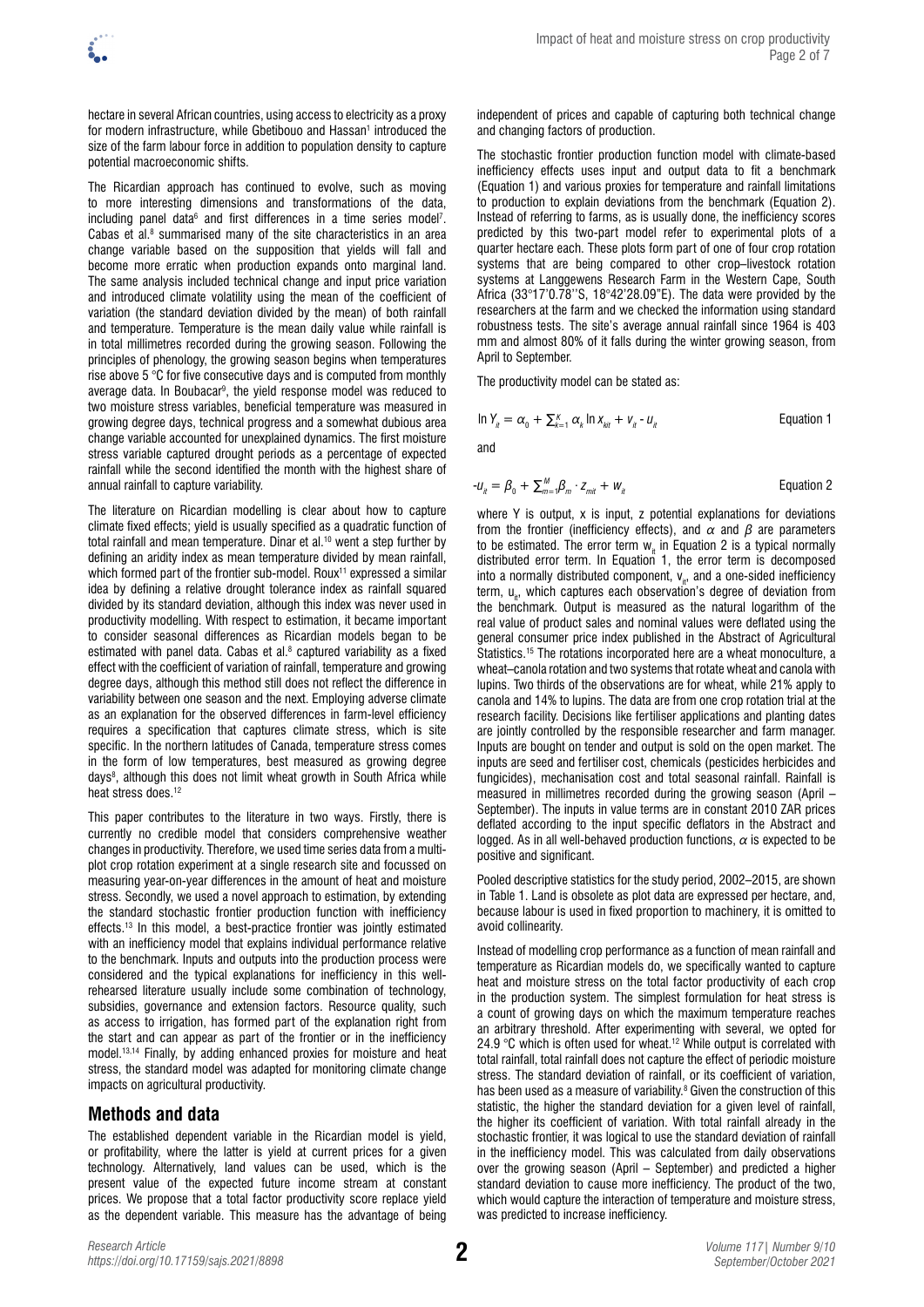

| Variable name       | <b>Description and units</b>                                                               | Mean    | s.d.    |
|---------------------|--------------------------------------------------------------------------------------------|---------|---------|
| Output              | Real income / ha                                                                           | 7620.64 | 4422.28 |
| Seed and fertiliser | Real cost / ha                                                                             | 2818.01 | 806.25  |
| Chemicals           | Real cost / ha                                                                             | 1071.31 | 332.56  |
| Mechanisation       | Real cost / ha                                                                             | 786.70  | 205.88  |
| Rainfall            | mm, April - September                                                                      | 328.66  | 98.13   |
| <b>Heat stress</b>  | Days $\geq$ 24.9 °C, April – September                                                     | 33      | 6.14    |
| Rainy days          | Days $\geq$ 5mm, April – September                                                         | 21.71   | 5.83    |
| Aridity index       | Average over the growing season of monthly rainfall /<br>average temperature in that month |         |         |

**Table 1:** Descriptive statistics for the pooled sample of 28 plots over 14 years (*n*=392)

A number of specifications were estimated. Dinar et al.10 combined temperature and heat effects into an aridity index, defined as the ratio of annual mean daily temperature over total annual rainfall. This variable was tested independently and in combination with the seasonal heat and moisture stress variables described above. The aridity index is for the growing season only. Mean daily temperature was calculated by taking the average of the daily minimum and maximum and then the average over the growing season to compute the average mean daily temperature for the growing season. This was divided by total rainfall recorded during the growing season. The prediction was that greater aridity would increase inefficiency.

In another specification, the standard deviation of rainfall as a proxy for moisture stress was replaced by a count of rainy days, defined as 24-h periods that receive more than 5 mm of rainfall. For a given total seasonal rainfall an increase in the number of rainy days implies shorter periodic droughts, which ought to decrease inefficiency. Generalised likelihood ratio tests were used to choose between nested specifications, but this test does not allow the choice between the different ways of capturing periodic drought. There we were guided by the overall goodness of fit and the signs and significance of the input elasticities.

This study took place against the backdrop of soil improvements after the adoption of zero tillage, which is expected to raise productivity. Langgewens Research Farm switched to minimum tillage in 1996 and adopted zero tillage in 2002. Dramatic improvements in soil conditions followed and this is captured in Equation 2 by a time trend, which is the usual method of accounting for technical change. Winter rains failed in 2003 (67% of expected seasonal rainfall), 2004 (62%) and 2015 (54%), and 2007 was an exceptionally good year (141% of expected seasonal rainfall). In 2003, most plots performed sufficiently well to be harvested. By 2015, the same plots did well under similar conditions. The soil gains include higher carbon levels that improve soil structure, permeability and fertility, and on some plots rotating monocotyledon with dicotyledon crops lowers weed pressures enough to cut down on herbicide inputs.12

As no new varieties or production methods featured in the experiment during the study period and given the low technical progress in dryland crop farming on commercial farms in the Western Cape during the second half of the 20th century<sup>16</sup>, it was unlikely that the system would also experience Hicks-neutral technical progress and so there was no need to include a time trend in the frontier model.

$$
TE_i = \frac{Y_i}{Y_i^*} = \frac{f(x_i \cdot \beta)(v_i - u_i)}{f(x_i \cdot \beta)(v_i)}
$$
 Equation 3

Equation 4 gives the Battese and Corra<sup>17</sup> parameterisation of the inefficiency term, in which gamma is calculated as follows:

$$
V = \frac{\sigma_u^2}{\sigma_v^2 + \sigma_u^2}
$$

or 0–100%. Observations close to 100% set the benchmark, but as the model allows for statistical noise, the best performing plots are usually no more than 97% efficient under optimal conditions, although mean scores vary with model complexity and sample size. For experimental plot data, where mismeasurement is negligible, gamma could approach unity.

The efficiency scores predicted by Equation 3 vary from zero to one.

The translog functional form has become standard in total factor productivity estimates, and is often accompanied by a log-likelihood test that compares its performance to that of Cobb Douglas. The benefit of estimating a more general functional form is that it relaxes the assumption of constant elasticities of substitution made by Cobb Douglas. However, in this case, in which there is a single manager in control of day-to-day production decisions for all plots on the experimental farm, the Cobb Douglas was considered sufficient, especially as it allows more degrees of freedom to experiment with climate variables.

### **Results and discussion**

This section is divided into four parts. The first part presents the baseline model, which has only the cumulative no tillage benefits and heat stress in the inefficiency equation. The second part introduces periodic drought stress in the form of a standard deviation on seasonal rainfall as a third *z*-variable. The number of rainy days replaces the standard deviation of rainfall in the third part and the performance of the Dinar aridity index is evaluated in the fourth part. The same procedure was followed with all three proxies and all results in the tables first present the frontier specification and then the results of the inefficiency model. Once the suitability of the basic proxy had been confirmed, it was interacted with the heat stress variable to determine if there was a joint effect.

#### *The baseline model with no tillage benefits and heat stress*

The baseline specification works well here. All four Cobb Douglas input coefficients have the expected sign and are significant at  $p \leq 0.10$ . The output elasticities indicate that output is most closely correlated to total seasonal rainfall, where a 1% increase in rainfall will result in a 0.49% increase in the real value of output. The second largest output elasticity is on seed and fertiliser, where a 1% increase in expenditure is predicted to result in a 0.40% increase in output. This is followed by mechanisation whose output elasticity is 0.179 and agro-chemicals whose output elasticity is 0.076. The relative unimportance of agro-chemicals in this production system explains why its coefficient is measured with such a relatively low level of certainty.

The inefficiency model performs equally well. By relaxing the mean response function assumption of independently and identically distributed error terms, the stochastic frontier model presented in Table 2 is estimated with four additional parameters – sigma-squared, gamma,

**Equation 4**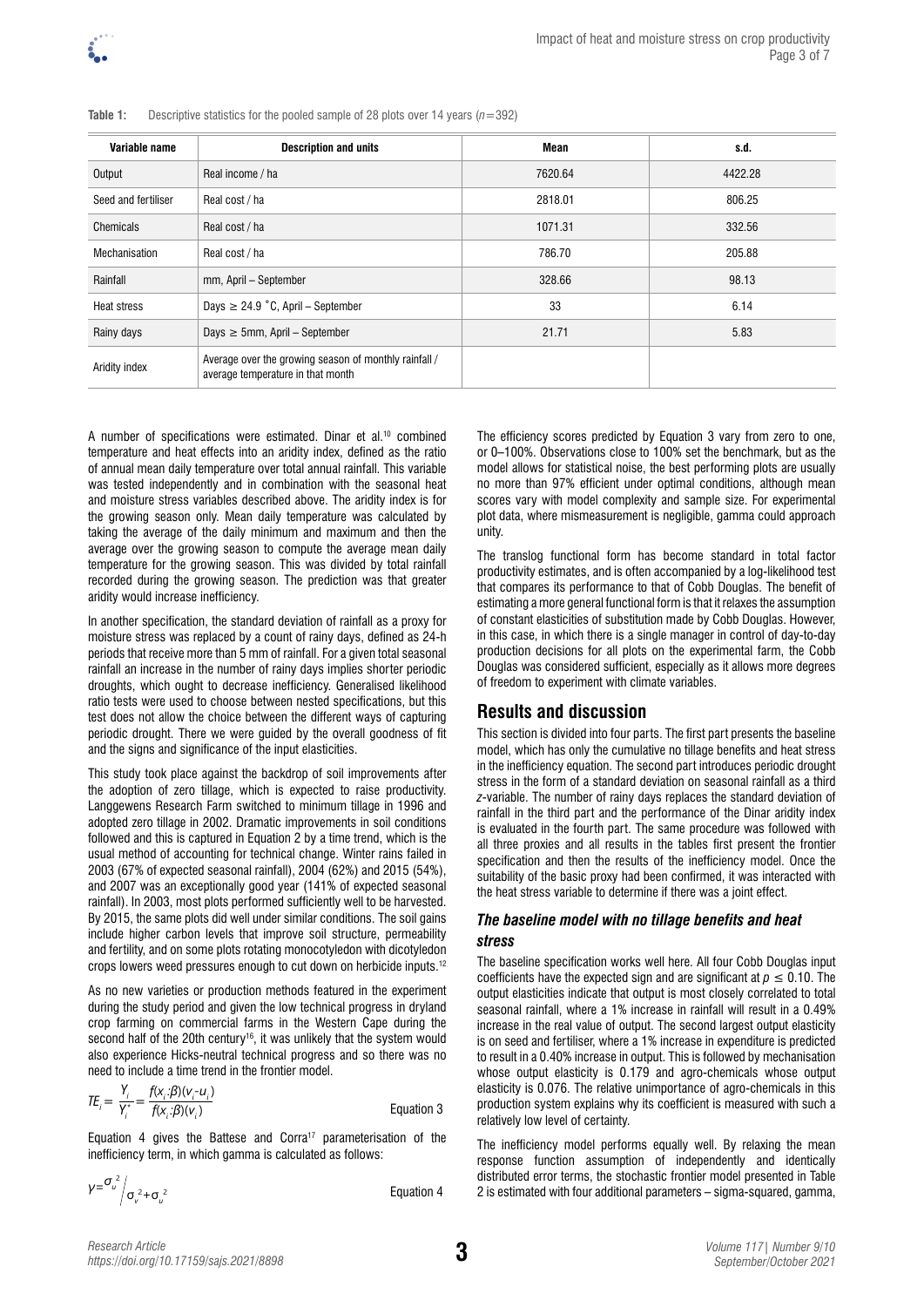the no tillage benefit and the heat stress coefficient, all of which are significantly different from zero. The log-likelihood value of the mean response function was -752.99, while the stochastic frontier model yielded a value of -377.59. A likelihood ratio test was performed to test that the four restrictions were valid. The test statistic of  $LR = -2(-752.99)$  $-$  (-377.99)) = 750.80 rejects the mean response model at the highest level of significance. The critical value is 12.483 for  $p \le 0.01$ . It is clear from these tests that the stochastic frontier function form fits the data better than the ordinary least squares estimation. The mean efficiency of the pooled sample is 55%, the cumulative benefit of the practice of zero tillage is 3.45% per year and an extra day of heat stress during the growing season reduces efficiency by 1.78% across all crops and rotations in the sample.

**Table 2:** Baseline grain productivity model (Model 0) with no till benefits and heat stress

| Variable                 | <b>Coefficient</b> | s.e.  | t-ratio   | <b>Significance</b> |  |
|--------------------------|--------------------|-------|-----------|---------------------|--|
| Constant                 | 1.792              | 0.801 | 2.236     | $**$                |  |
| Seed and fertiliser      | 0.397              | 0.097 | 4.111     | ***                 |  |
| Chemicals                | 0.076              | 0.039 | 1.953     | $\star$             |  |
| Mechanisation            | 0.179              | 0.083 | 2.157     | $***$               |  |
| Rainfall                 | 0.492              | 0.045 | 10.893    | ***                 |  |
|                          |                    |       |           |                     |  |
| Constant                 | $-32.284$          | 1.834 | $-17.600$ | ***                 |  |
| No till benefit          | $-1.523$           | 0.152 | $-9.992$  | ***                 |  |
| Heat stress              | 0.925              | 0.049 | 18.954    | ***                 |  |
|                          |                    |       |           |                     |  |
| Sigma-squared            | 10.659             | 0.896 | 11.895    | ***                 |  |
| Gamma                    | 0.999              | 0.000 | 2809.206  | ***                 |  |
| Log-likelihood statistic | $-377.59$          |       |           |                     |  |
| <b>Observations</b>      | 392                |       |           |                     |  |

*\*\*\**p *≤ 0.01 , \*\**p *≤ 0.05 , \**p *≤ 0.10* 

## *Is the coefficient of variation of rainfall a valid proxy for periodic moisture stress?*

Introducing the coefficient of variation of seasonal rainfall into the inefficiency sub-model produced a plausible stochastic frontier production function and confirmed the expectations about the effects of zero tillage and heat stress on plot-level efficiency. The output elasticities are all significant and have similar magnitudes as before. The no tillage benefit increases fractionally to 3.54% per year. The negative impact associated with an additional day of heat stress goes up to 1.79%. The restrictions imposed by the mean response function are rejected with a log-likelihood test statistic of 793.79, and when compared to the result in Table 2, the hypothesis that the standard deviation of rainfall is unrelated to plot-level efficiency is rejected with a test statistic of LR  $= -2(-377.59 - (-356.09)) = 43.00$ . The regression coefficient on the coefficient of variation of rainfall is positive and significant, confirming it as a reasonable proxy for rainfall variability. A 1% increase in variability increases inefficiency by 0.36%.

The productivity frontier is less robust when the number days of heat stress is interacted with the coefficient of variation of seasonal rainfall (see Table 3). The relative sizes of the input elasticities in the production function sub-model change dramatically compared to the baseline and Model 1. The sign on the coefficient on chemicals becomes negative and heat stress changes from a stress factor to an enhancer of productivity. Another reason for rejecting this specification is that, in this model, the log-likelihood statistic is much lower than that of Model 1.

The analysis was repeated with the standard deviation of rainfall instead of the coefficient of variation, with much the same result. These are not shown. In the equivalent of Model 1, two important coefficients were no longer significantly different from zero, namely chemicals and the drought proxy, but all signs were as expected. The log-likelihood statistic was lower than in Model 1. Interacting heat stress with the standard deviation of rainfall caused fewer problems than it did in Model 2. In the equivalent of Model 2, the coefficient on chemicals was insignificant, although its sign remained positive. The coefficient on heat stress remained positive although the sign on the standard deviation of rainfall became negative and the sign on the interaction term was positive. The log-likelihood statistic was -383.42, an improvement on Model 2, but the interpretation on the coefficient of the interaction term is less straightforward than it had been in Model 2. Therefore, neither coefficient of variation on rainfall nor the standard deviation of rainfall worked particularly well as proxies for periodic drought.

#### *Can rainy days capture periodic droughts or the lack thereof?*

Conceptually, rainy days are an enhancer rather than a stressor of crop productivity and the simple count format is easy to interpret. Replacing the coefficient of variation with this count variable produced the results in Table 4. Model 3, the specification with no interaction term between heat stress and rainfall effects, performed almost as well as Model 1. The input elasticities were similar, the inefficiency sub-model's results were as expected and the only difference was that the coefficient on mechanisation was not significantly different in Model 3. Mean efficiency was 56% and the scores increased by 3.43% per year due to the benefits of zero tillage. The magnitude of the heat stress penalty of 1.75% per additional day above 24.9 °C was similar to that in Model 2. That is, each rainy day increases productivity by 1.45%. Because the positive effect of a rainy day was smaller than the negative effect of a heat stress day, the interaction term was expected to carry the same sign as heat stress.

A likelihood ratio test was used to determine if the coefficient on the interaction term in Model 4 should be included. The result was that the coefficient is not zero. The test statistic of Model 3 as a restriction of Model 4 yielded a test statistic of  $LR = 75.47$ . This is an anomaly as neither chemicals nor mechanisation produced significant coefficients in Model 4. There were other problems in the inefficiency model too. All four coefficients were significant and the no tillage benefit and heat stress produced the expected signs, but rainy days became a stressor while the combined effect of heat stress and rainy days was positive. While the latter could mean that temperatures above 25 °C are not a problem if there is enough moisture in the soil profile, it is inconceivable that more frequent rainfall on its own would have a negative impact on productivity.

### *Does an aridity index simplify matters?*

The aridity index used in the results in Table 5 was adapted from Dinar et al.10 In Model 5, the simplest specification, where the aridity index is combined only with the cumulative no tillage benefit, the coefficient on the former is positive and significant. This result is consistent with the result produced by Model 3 in Table 4 because the aridity index rises with heat stress and falls with more frequent precipitation. The differences between the two models are minor. In Model 3 heat stress is defined according to an arbitrary cut-off, while in Model 5 there is no temperature cut-off assumed. With respect to rainfall, Model 5 does not consider the distribution of rainfall, which Model 3 does. In both cases, only three of the four input elasticities are significantly different from zero, but the variables that are not significant are different between the models, including the elasticity on chemicals which is much lower than previously found.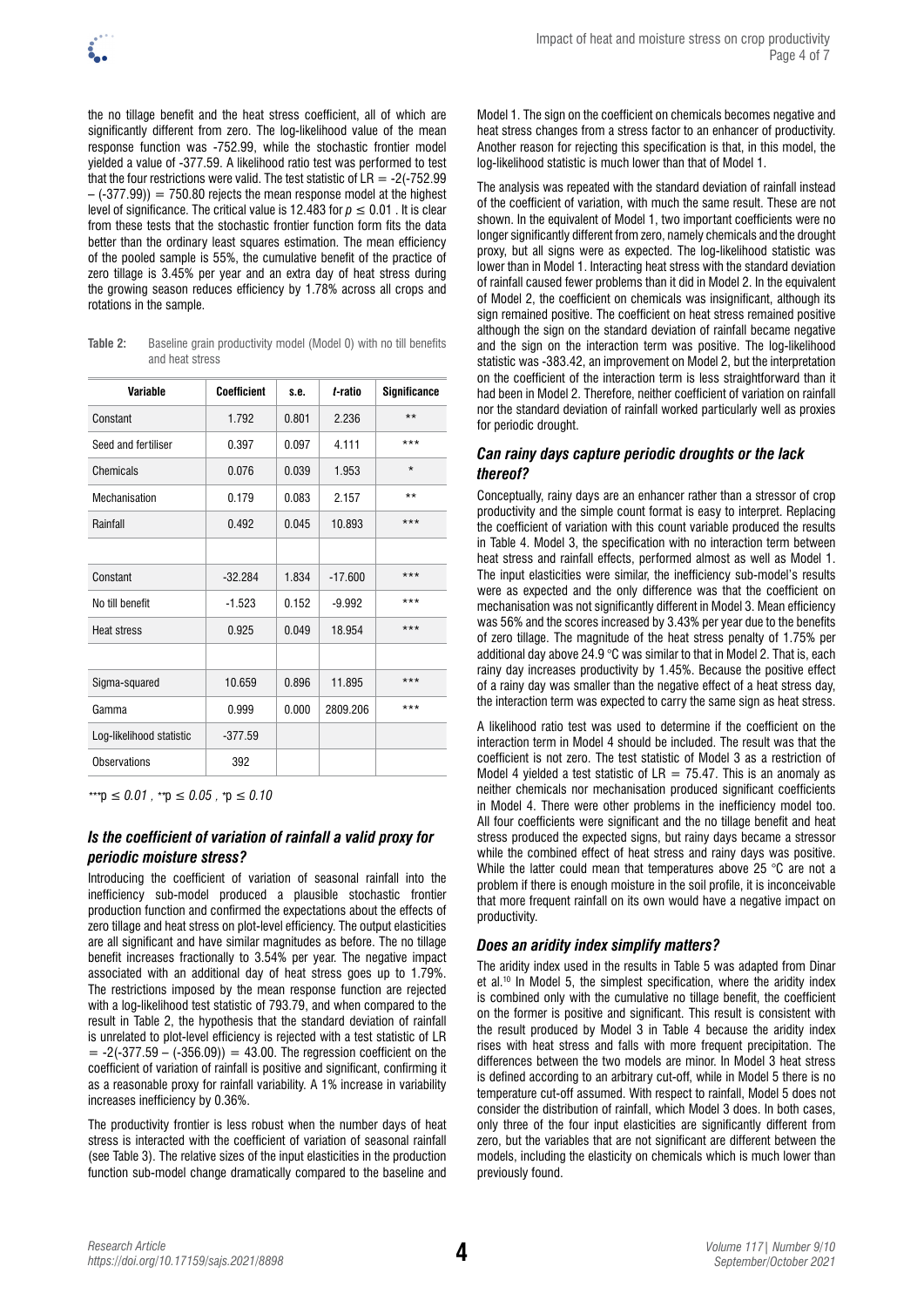

|                                           | Model $1 - no$ interaction |       |          |                     | Model 2 - interaction |       |         |                     |  |
|-------------------------------------------|----------------------------|-------|----------|---------------------|-----------------------|-------|---------|---------------------|--|
|                                           | <b>Coefficient</b>         | s.e.  | t-ratio  | <b>Significance</b> | <b>Coefficient</b>    | s.e.  | t-ratio | <b>Significance</b> |  |
| Constant                                  | 1.554                      | 0.793 | 1.96     | $\star$             | $-11.162$             | 3.215 | $-3.47$ | $***$               |  |
| Seed and fertiliser                       | 0.430                      | 0.066 | 6.47     | $***$               | 0.970                 | 0.199 | 4.88    | $***$               |  |
| Chemicals                                 | 0.084                      | 0.035 | 2.38     | $***$               | $-0.213$              | 0.121 | $-1.76$ | $\star$             |  |
| Mechanisation                             | 0.150                      | 0.073 | 2.04     | $***$               | 1.546                 | 0.307 | 5.04    | $***$               |  |
| Rainfall                                  | 0.508                      | 0.046 | 10.92    | $***$               | 0.660                 | 0.211 | 3.13    | $***$               |  |
|                                           |                            |       |          |                     |                       |       |         |                     |  |
| Constant                                  | $-35.923$                  | 3.849 | $-9.33$  | $***$               | $-0.601$              | 1.013 | $-0.59$ |                     |  |
| No till benefit                           | $-1.595$                   | 0.091 | $-17.45$ | $***$               | $-0.443$              | 0.088 | $-5.02$ | $***$               |  |
| <b>Heat stress</b>                        | 0.273                      | 0.068 | 4.00     | ***                 | $-0.668$              | 0.116 | $-5.76$ | $***$               |  |
| Coefficient of variation (CV) of rainfall | 11.702                     | 1.718 | 6.81     | $***$               | $-7.257$              | 0.891 | $-8.14$ | $***$               |  |
| Heat stress x CV rainfall                 |                            |       |          |                     | 0.462                 | 0.042 | 11.10   | $***$               |  |
|                                           |                            |       |          |                     |                       |       |         |                     |  |
| Sigma-squared                             | 7.288                      | 0.453 | 16.10    | $***$               | 2.878                 | 0.290 | 9.92    | $***$               |  |
| Gamma                                     | 0.998                      | 0.001 | 1162.85  | $***$               | 0.872                 | 0.031 | 28.37   | $***$               |  |
| Log-likelihood statistic                  | $-356.09$                  |       |          |                     | $-444.79$             |       |         |                     |  |
| <b>Observations</b>                       | 392                        |       |          |                     | 392                   |       |         |                     |  |

**Table 3:** Grain productivity model testing the standard deviation of rainfall as drought proxy

*\*\*\**p *≤ 0.01 , \*\**p *≤ 0.05 , \**p *≤ 0.10* 

| Table 4: |  | Grain productivity model testing the number of rainy days as drought proxy |
|----------|--|----------------------------------------------------------------------------|
|          |  |                                                                            |

|                          |                    |       | Model 3 - no interaction |                     |                    |        | Model 4 - interaction |                     |
|--------------------------|--------------------|-------|--------------------------|---------------------|--------------------|--------|-----------------------|---------------------|
|                          | <b>Coefficient</b> | s.e.  | t-ratio                  | <b>Significance</b> | <b>Coefficient</b> | s.e.   | t-ratio               | <b>Significance</b> |
| Constant                 | 1.534              | 0.952 | 1.61                     |                     | 0.738              | 0.756  | 0.98                  | $***$               |
| Seed and fertiliser      | 0.462              | 0.106 | 4.38                     | $***$               | 0.620              | 0.072  | 8.57                  | $***$               |
| Chemicals                | 0.085              | 0.035 | 2.43                     | $***$               | 0.053              | 0.034  | 1.56                  |                     |
| Mechanisation            | 0.113              | 0.076 | 1.48                     |                     | 0.092              | 0.061  | 1.51                  |                     |
| Rainfall                 | 0.511              | 0.056 | 9.06                     | $***$               | 0.494              | 0.037  | 13.23                 | $***$               |
|                          |                    |       |                          |                     |                    |        |                       |                     |
| Constant                 | $-5.311$           | 1.042 | $-5.10$                  | $***$               | $-145.386$         | 27.570 | $-5.27$               | $***$               |
| No till benefit          | $-1.267$           | 0.126 | $-10.07$                 | $***$               | $-1.874$           | 0.109  | $-17.17$              | $***$               |
| <b>Heat stress</b>       | 0.536              | 0.027 | 19.50                    | $***$               | 4.534              | 0.762  | 5.95                  | $***$               |
| Rainy days               | $-0.628$           | 0.054 | $-11.72$                 | $***$               | 6.329              | 1.267  | 5.00                  | $***$               |
| Heat stress x rainy days |                    |       |                          |                     | $-0.209$           | 0.038  | $-5.56$               | $***$               |
|                          |                    |       |                          |                     |                    |        |                       |                     |
| Sigma-squared            | 8.931              | 0.788 | 11.33                    | $***$               | 13.938             | 1.058  | 13.17                 | $***$               |
| Gamma                    | 0.999              | 0.000 | 2069.28                  | $***$               | 0.999              | 0.000  | 2579.67               | $***$               |
| Log-likelihood statistic | $-368.47$          |       |                          |                     | $-330.70$          |        |                       |                     |
| <b>Observations</b>      | 392                |       |                          |                     | 392                |        |                       |                     |

*\*\*\**p *≤ 0.01 , \*\**p *≤ 0.05 , \**p *≤ 0.10*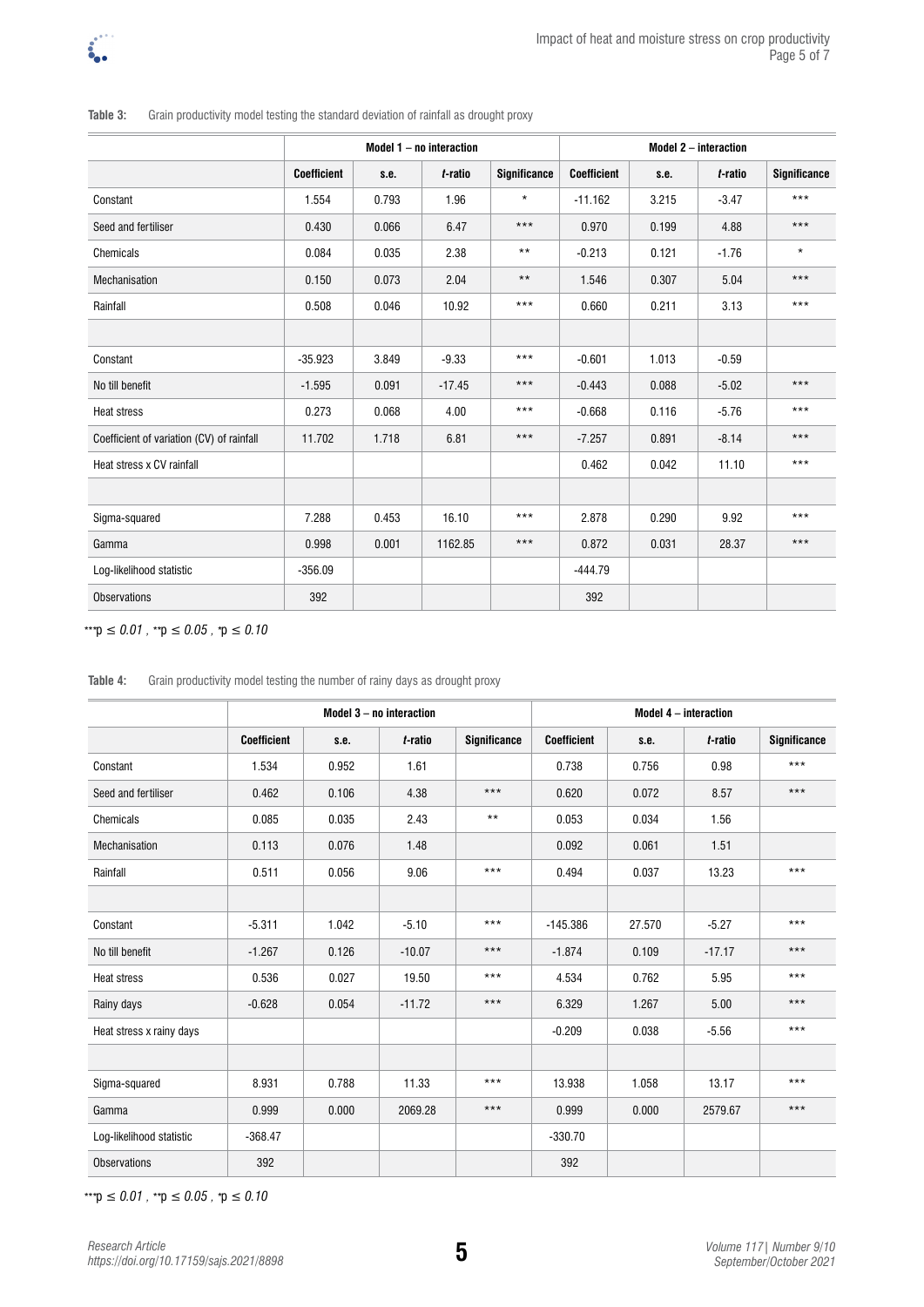|                          | Model $5 - no$ interaction |       |         |                     |                    | Model 6 - interaction |          |                     |                    | Model 7 - interaction |          |                     |  |
|--------------------------|----------------------------|-------|---------|---------------------|--------------------|-----------------------|----------|---------------------|--------------------|-----------------------|----------|---------------------|--|
|                          | <b>Coefficient</b>         | s.e.  | t-ratio | <b>Significance</b> | <b>Coefficient</b> | s.e.                  | t-ratio  | <b>Significance</b> | <b>Coefficient</b> | s.e.                  | t-ratio  | <b>Significance</b> |  |
| Constant                 | 2.644                      | 0.752 | 3.51    | $***$               | 1.786              | 0.692                 | 2.58     | $***$               | 1.804              | 0.870                 | 2.07     | $\star\star$        |  |
| Seed and fertiliser      | 0.342                      | 0.078 | 4.40    | $***$               | 0.398              | 0.081                 | 4.91     | $***$               | 0.456              | 0.092                 | 4.96     | ***                 |  |
| Chemicals                | 0.016                      | 0.041 | 0.38    |                     | 0.075              | 0.039                 | 1.94     | $\star$             | 0.068              | 0.039                 | 1.76     | $\star$             |  |
| Mechanisation            | 0.143                      | 0.050 | 2.87    | $***$               | 0.180              | 0.082                 | 2.18     | $**$                | 0.122              | 0.084                 | 1.46     |                     |  |
| Rainfall                 | 0.543                      | 0.025 | 22.04   | $***$               | 0.491              | 0.044                 | 11.23    | $***$               | 0.484              | 0.044                 | 10.95    | ***                 |  |
|                          |                            |       |         |                     |                    |                       |          |                     |                    |                       |          |                     |  |
| Constant                 | 5.066                      | 0.503 | 10.07   | $***$               | $-32.295$          | 1.308                 | $-24.70$ | $***$               | $-5.421$           | 1.052                 | $-5.15$  | ***                 |  |
| No till benefit          | $-2.761$                   | 0.292 | $-9.45$ | $***$               | $-1.524$           | 0.098                 | $-15.52$ | $***$               | $-1.241$           | 0.143                 | $-8.67$  | $***$               |  |
| Aridity index            | 9.533                      | 2.312 | 4.12    | $***$               | 1.198              | 1.057                 | 1.13     |                     | $-1.903$           | 1.023                 | $-1.86$  | $\star$             |  |
| <b>Heat stress</b>       |                            |       |         |                     | 0.924              | 0.033                 | 28.27    | $***$               | 0.538              | 0.028                 | 19.06    | ***                 |  |
| Rainy days               |                            |       |         |                     |                    |                       |          |                     | $-0.624$           | 0.060                 | $-10.34$ | ***                 |  |
|                          |                            |       |         |                     |                    |                       |          |                     |                    |                       |          |                     |  |
| Sigma-squared            | 15.869                     | 1.917 | 8.28    | $***$               | 10.671             | 0.791                 | 13.49    | $***$               | 8.695              | 0.944                 | 9.21     | ***                 |  |
| Gamma                    | 1.000                      | 0.000 | 7309.11 | $***$               | 0.999              | 0.000                 | 2804.99  | $***$               | 0.998              | 0.001                 | 1355.65  | $***$               |  |
| Log-likelihood statistic | $-432.14$                  |       |         |                     | $-377.47$          |                       |          |                     | $-368.98$          |                       |          |                     |  |
| <b>Observations</b>      | 392                        |       |         |                     | 392                |                       |          |                     | 392                |                       |          |                     |  |

#### **Table 5:** Grain productivity model with aridity index

### \*\*\*p  $\leq 0.01$ , \*\*p  $\leq 0.05$ , \*p  $\leq 0.10$

In Model 6 the heat stress count variable was added. This specification is most like the baseline model in Table 2 because it does not include any rainfall proxy other than total rainfall in the production frontier. Including the heat stress count variable makes the aridity index insignificant, although a likelihood ratio test rejects its exclusion. The test value is LR  $= 109.34$ . This time all the elasticities are plausible and significant at  $\rho$  $\leq$  0.10, while the coefficient on the aridity index, although still positive, is no longer statistically significant.

The final specification in Model 7 added the number of rainy days recorded during the rainy season, which improved the fit slightly compared to Model 6. The frontier performs well, despite the smaller elasticity on mechanisation and its lack of significance. The results of the inefficiency model are better than all the earlier specifications. More time after the adoption of zero tillage significantly decreases inefficiency, more heat stress increases inefficiency and more rainy days decreases inefficiency. All of this is the same as in Model 3 in Table 4. However, in Model 7, the aridity index provides an interaction effect between rainfall and temperature. The coefficient is significant at  $p \leq 0.10$  and negative, which means that inefficiency is negatively correlated with aridity. However, interpreted as an interaction term of rainfall and temperature, the negative sign could mean that the net effect is determined by rainfall and not by heat stress. The low level of significance suggests that the net effect is site specific, which seems eminently reasonable. The mean efficiency and the percentage change in efficiency scores per year of zero tillage, or heat stress or rainy day recorded during the growing season, are stable across specifications.

## **Conclusions**

We used experimental farm data to investigate the impact of climate change on productivity in South Africa, importantly using a new approach for rainfall and temperature stress. The approach followed the Ricardian models used in the literature but extended these in two important respects. Firstly, the data are for a single location, although many different plots were included and the analysis was able to capture

changes over time. Secondly, the standard Ricardian specification was estimated using a stochastic frontier with inefficiency effects, which made it possible to allocate the results to the plot level.

The many specifications in which proxies for heat and moisture stress have been used to explain crop plot efficiency and the result provide confidence that this approach is viable and can be extended to encompass other environments and other contexts. The main implications of the results are twofold. Firstly, climate change will have consequences for farm efficiency, and secondly, something can be done about it. This first conclusion is already visible in how plot level efficiencies respond to the temperature and rainfall variation documented at the site over the last decade and a half, regardless of whether this variation is considered normal or a sign of permanent climate change. If either rainfall or temperature is likely to become more variable in future, farm productivity will decrease as a result, and not just become more variable as previously suggested.<sup>18</sup>

The positive results of this research show that, while little can be done to influence rainfall or temperature, at least in the short term, producers can choose their production system. In the Langgewens experiment, the first 14 years of zero tillage production practices resulted in an almost 3.5% increase in productivity every year, across good and bad seasons. This effect is unlikely to be linear, and so the marginal efficiency benefits will probably decline as soil benefits mature, and finding the shape and length of the lag structure involved is a topic for further research. Certainly, it is not known at this stage how long the benefits take to mature and there is a difference in the rate at which the benefits accumulate across different rotation systems. Finally, from a modelling point of view, efficiency can replace crop yield or its derivatives in climate models, and the Dinar aridity index is worth pursuing; capturing rainfall variability with a coefficient of variation does not work quite as well as a simple count variable. All of these preliminary conclusions can be usefully re-examined in other contexts. What is without doubt is that careful collection of climate data along with production variables is essential.